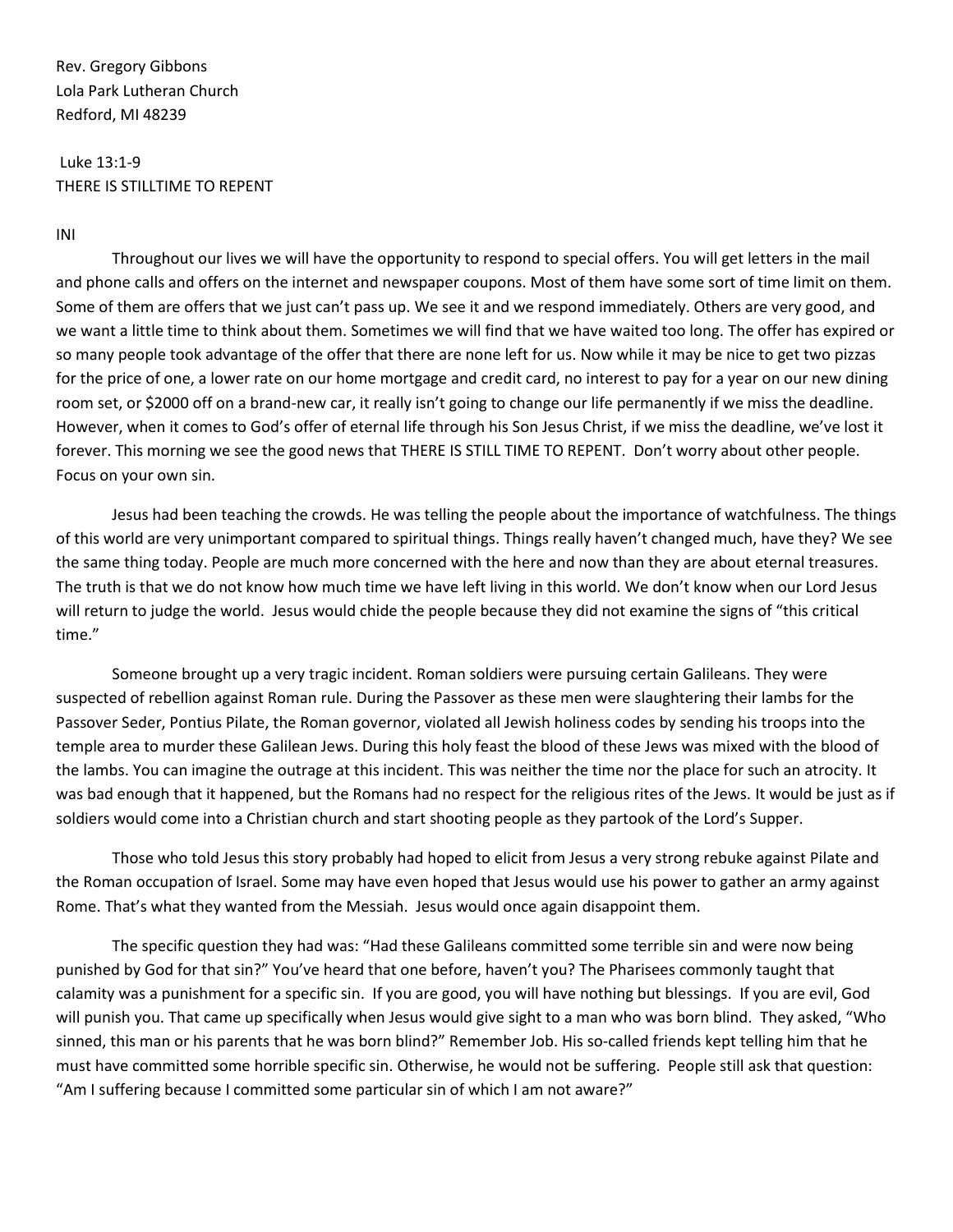Jesus then told his hearers that instead of keeping their minds and tongues busy with speculations of what some people might or might not be guilty of, they should focus on themselves and their own spiritual condition. "But unless you repent, you too will all perish."

Jesus would reinforce that by bringing up another tragic situation. It happened right in Jerusalem. Eighteen people were killed when the tower of Siloam suddenly collapsed and fell on them. Whereas the Galileans suffered a tragedy caused by human agents, the Judeans died from a tragedy with a natural cause. Did these people die because they were more sinful than all the other people living in Jerusalem at that time? Once again, the answer is "No!" Once again is the call to repentance. "Unless you repent, you too will all perish." Jesus does not try to answer the questions that arise with such calamities and catastrophes such as "Why did God let that happen? Why these people and not those who were far more deserving of death?" The answers to many of those questions must wait for eternity. Jesus simply issues a call to repentance now.

We all have what is called our time of grace, the period of time that God gives us here on earth. We don't know how long that time may be. The important thing is that the time for repentance is now. Tomorrow may be too late. Repentance is sorrow for sin and trust in the one who brings forgiveness, Jesus Christ.

Death comes as a result of sin, the disease. We are all infected with it. We are born with it. It comes from Adam's fall into sin. "All mankind fell in Adam's fall. One common sin infects us all; from sire to son the bane descends and over all the curse impends." We don't know when we are going to die. Horrible things happen all the time. Planes and trains and automobiles crash. Young people get cancer and other diseases. Evil people murder others. Fires and floods and earthquakes happen. We don't know how long we will live on this earth. Some people will live well into their nineties. Others won't make it to their tenth high school reunion. The words of Jesus ring true: "But unless you repent, you too will all perish." Repent while there is still time. Tomorrow may be too late.

Death could strike at any time. Tragic accidents could come at any time. No one, including, God's people, is exempt. A tragedy should not be seen as God's judgment upon a specific sin, but upon sin, period. Jesus tells us not to worry and speculate about other people. Instead, we should focus on our own sin. Unless you repent, you too will all perish.

Jesus then gives a parable to illustrate the point. God is patient, much more patient than any of us could ever hope to be. But God's patience will eventually come to an end. Jesus would remind the people of the words of John the Baptist who had exhorted the people to repent. He told them that the ax was already at the root of the tree and that every tree that did not produce good fruit would be cut down and thrown into the fire of God's judgment.

It's a pretty easy parable to understand, isn't it? "A man had a fig tree, planted in his vineyard, and he went to look for fruit on it, but did not find any. So, he said to the man who took care of the vineyard, 'For three years now I've been coming to look for fruit on this fig tree and haven't found any. Cut it down! Why should it use up the soil?' 'Sir,' the man replied, 'leave it alone for one more year, and I'll dig around and fertilize it. If it bears fruit next year, fine! If not, then cut it down.'" The owner of the fig tree expected to see figs on the tree. That sounds plausible. The tree had been planted in a very choice location, right in the middle of the vineyard. It had been very carefully tended. The owner certainly had the right to expect fruit on the tree after three years.

If the tree was not going to produce fruit, then the owner had every right to chop it down and replace it with another tree, one that would produce fruit. This was not a quick decision reached in a fit of anger. It was a wise decision. This tree wasn't producing, and it was taking up space for other trees that would produce fruit.

There is both an immediate context as well as a timeless context to this parable. Last week we saw Jesus weep over the city of Jerusalem because of its unbelief. The city that God had chosen for true worship and the temple had